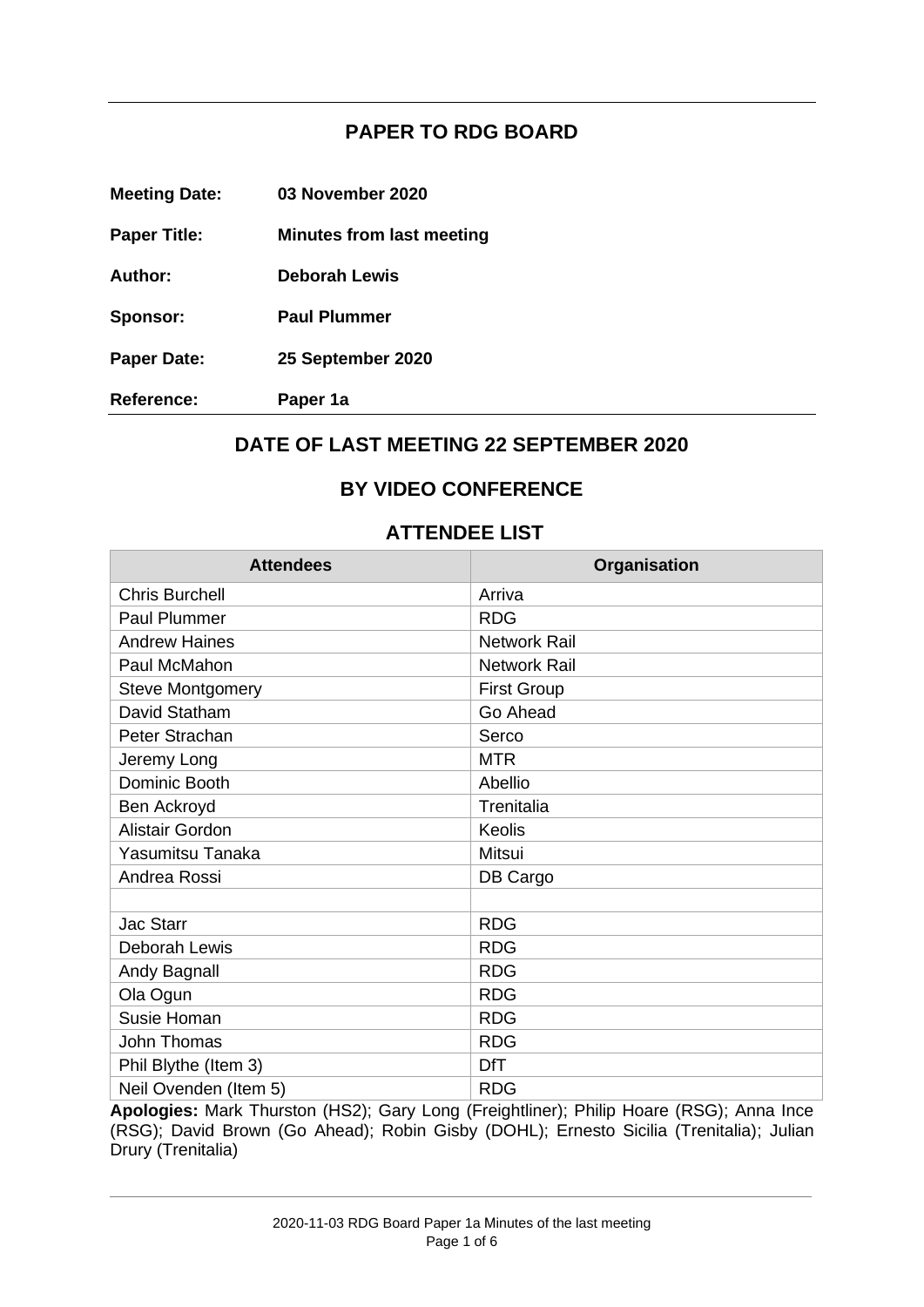# **MINUTES OF LAST MEETING**

| Item No. | <b>Approval of record</b>                                                                                                                                                                                                                                                                                                                                                                                                                                                                                                                                                                                                                                                            |
|----------|--------------------------------------------------------------------------------------------------------------------------------------------------------------------------------------------------------------------------------------------------------------------------------------------------------------------------------------------------------------------------------------------------------------------------------------------------------------------------------------------------------------------------------------------------------------------------------------------------------------------------------------------------------------------------------------|
| 1        | Chris Burchell (CB) welcomed everyone to the meeting. The minutes were<br>accepted as a true and accurate record of the last meeting on 21 July 2020.<br>CB paid tribute to the long standing commitment and significant contributions<br>of Jeremy Long and Julian Drury, who are retiring this month. Both have<br>demonstrated dedication and leadership in the roles held both as RDG Board<br>members, and on key member groups on which they helped ensure RDG and<br>wider industry keep a clear focus on the customer. Paul Plummer also thanked<br>CB for his excellent support and leadership during his four-year term as RDG<br>Chair, which comes to an end this month. |

| Item No.       | <b>RDG activity update</b>                                                                                                                                                                                                                                                                                                                                                                                                                                                                                                                                                                                                                                                                                                                                                                                                                                                                                                                                                                              |
|----------------|---------------------------------------------------------------------------------------------------------------------------------------------------------------------------------------------------------------------------------------------------------------------------------------------------------------------------------------------------------------------------------------------------------------------------------------------------------------------------------------------------------------------------------------------------------------------------------------------------------------------------------------------------------------------------------------------------------------------------------------------------------------------------------------------------------------------------------------------------------------------------------------------------------------------------------------------------------------------------------------------------------|
| $\overline{2}$ | In his update as Chair, CB noted the significant moment this week's<br>government announcement on ERMAs represented, primarily as a prelude to<br>fundamental rail reform, which the sector has been calling for. RDG and<br>industry have a crucial role to play in delivering effective leadership against the<br>new backdrop, and an opportunity to shape longer term reform at a systems<br>level, particularly around the Whole Industry Strategic Plan (WISP) and closer<br>track and train alignment. Mary Hewitt of Arriva has been designated to<br>represent TOC views within WISP. Andrew Haines (AH) thanked Arriva and<br>MH for joining the WISP team and urged Members to work with MH to ensure<br>the TOC voice is heard and feeds into the plan, the focus of which needs to be<br>wider than infrastructure. AH updated that he had briefed SoS on the WISP<br>principles and his response was enthusiastic and supportive, recognising the<br>value of a whole system proposition. |
|                | As Deputy Chair, AH commended the quality of emergency care response to<br>the Carmont tragedy, and credited RDG's continued diligence and commitment<br>to Incident Care Teams as a key element of that response.                                                                                                                                                                                                                                                                                                                                                                                                                                                                                                                                                                                                                                                                                                                                                                                      |
|                | Jac Starr (JS) supported AH's ask of Board to ensure the response to SoS on<br>rejuvenating retail is a demonstrably ambitious proposition that shows how<br>private sector can and want to add value in that space through expertise and<br>experience. RDG's response to SoS is drafted to convey the sense of positive<br>intent and appetite to grasp the opportunity for improved customer offer and<br>experience; JS asked Members to stand behind the proposition and encourage<br>their TOCs to do so. The next three months will be key in planning the activity;<br>support will be needed from TOCs to put team together ahead of December.                                                                                                                                                                                                                                                                                                                                                 |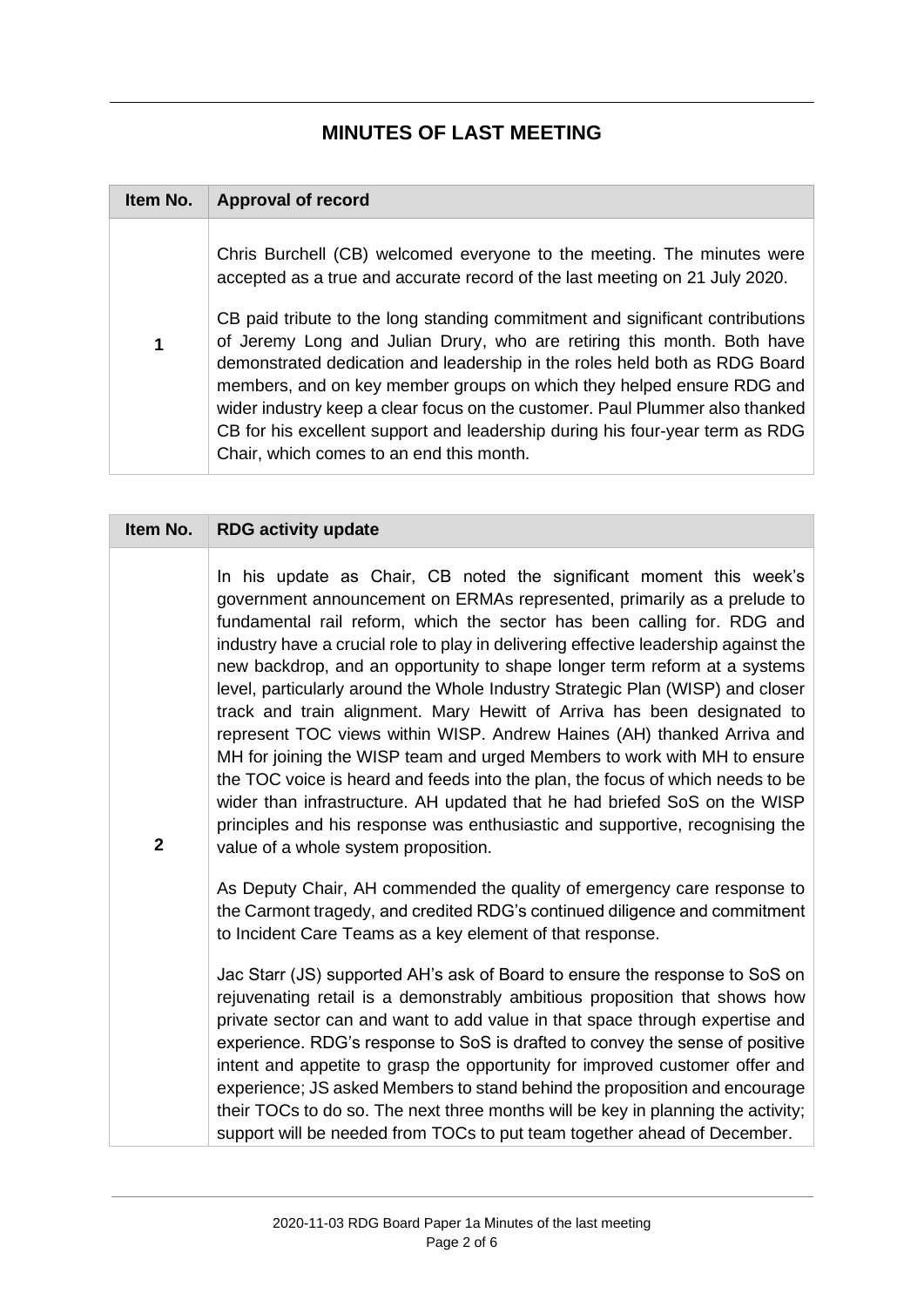|         | PP highlighted concerns raised by DfT about comments made in public re<br>ERMAs, flexi-seasons etc. While some issues were already in the public<br>domain, if the industry is to be included in key discussions with government,<br>DfT perception that members cannot respect confidentiality boundaries needs<br>to be changed.                                                                                                                                                                                                                                                                                                                                                                                                                                                                                                                                                                                                                                                                                   |           |                  |
|---------|----------------------------------------------------------------------------------------------------------------------------------------------------------------------------------------------------------------------------------------------------------------------------------------------------------------------------------------------------------------------------------------------------------------------------------------------------------------------------------------------------------------------------------------------------------------------------------------------------------------------------------------------------------------------------------------------------------------------------------------------------------------------------------------------------------------------------------------------------------------------------------------------------------------------------------------------------------------------------------------------------------------------|-----------|------------------|
|         | PP confirmed that he will realise his long held intention to retire from executive<br>roles by end of 2020. Aligning with the emerging direction of reform, RDG has<br>been establishing increasingly delineated pillars of Advocacy & Change (A&C),<br>Service Delivery (SD) and Corporate Services. PP confirmed that his departure<br>will mark a change in RDG executive leadership, to reflect the new internal<br>structure. JS will become CEO of RDG, with continued direct accountability for<br>SD; Andy Bagnall (AB) will become RDG Director General leading A&C, and<br>John Thomas, Susie Homan and Robert Nisbet will remain in their roles,<br>reporting into AB. There will be a slight change in funding, whereby there will<br>be a ringfenced amount (TBA with SAFC) of OG funding to pay for lobbying<br>activity on behalf of TOCs, rather than any taxpayer money via NR or TOCs<br>under ERMAs. Communications will be sent to staff, members and<br>stakeholders on 23/9/20 to that effect. |           |                  |
| 2009.01 | JS to update RDG Board on 'rejuvenating retail'<br>in November, to ensure it is effectively<br>resourced                                                                                                                                                                                                                                                                                                                                                                                                                                                                                                                                                                                                                                                                                                                                                                                                                                                                                                             | Jac Starr | November<br>2020 |

| Item No. | <b>COVID-19 transmission on public transport</b>                                                                                                                                                                                                                                                        |  |
|----------|---------------------------------------------------------------------------------------------------------------------------------------------------------------------------------------------------------------------------------------------------------------------------------------------------------|--|
|          | Phil Blythe, Chief Scientific Advisor for DfT, joined to brief Board on latest<br>research into Covid-19 transmission, particularly on public transport. He talked<br>through key issues including:                                                                                                     |  |
|          | Challenge of understanding exactly how the virus transmits and level of<br>risk on public transport - a general lack of pre-existing research or<br>evidence into infection transmission on transport prefaced that difficulty<br>to understand Covid impact.                                           |  |
| 3        | Difficulty in having confidence in limited Covid-specific evidence, and<br>for virologists to make clear judgement. Each country uses similar<br>evidence and governments make own judgement on risk on public<br>transport. DfT is working with SAGE, HSE and EMG subgroup to<br>understand it better. |  |
|          | Current understanding of key considerations including routes of<br>transmission (surface; droplet; aerosol) and key factors (viral load,<br>duration of exposure). Surface contamination is a key risk.                                                                                                 |  |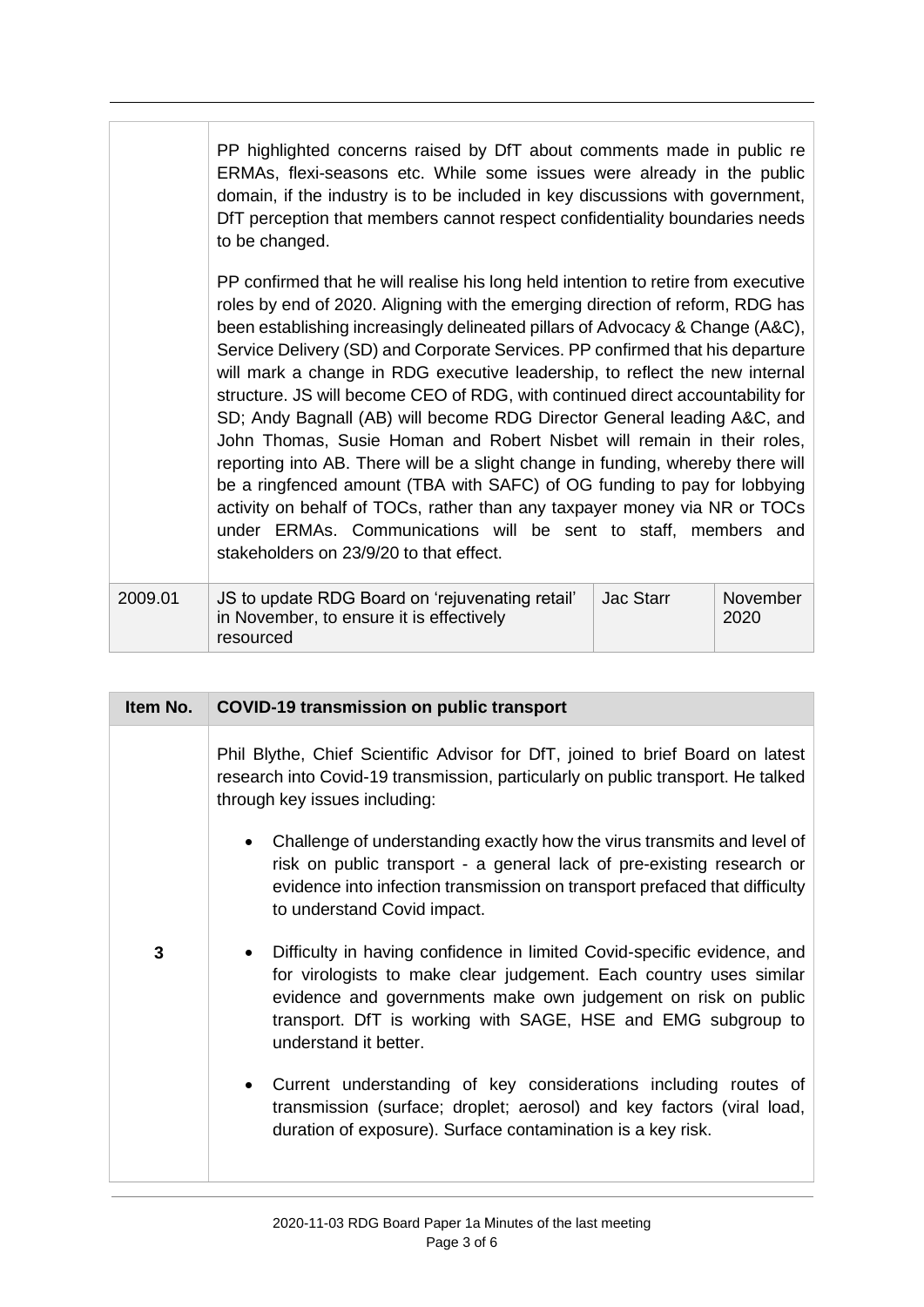|         | Increasing evidence of efficacy of face coverings; that fresh air<br>ventilation makes a difference; and that sunlight destroys the virus<br>quickly (looking at UV light impact).                                                                                                                                                                                                                                  |             |                 |
|---------|---------------------------------------------------------------------------------------------------------------------------------------------------------------------------------------------------------------------------------------------------------------------------------------------------------------------------------------------------------------------------------------------------------------------|-------------|-----------------|
|         | Distancing remains most effective measure; where not possible, face<br>coverings and hygiene key.                                                                                                                                                                                                                                                                                                                   |             |                 |
|         | Contact tracing is critical for solid evidence but effective track and trace<br>needs to be in place to attain that – DfT is working with NHS.                                                                                                                                                                                                                                                                      |             |                 |
|         | messaging should remain, especially<br>Public<br>washing/sterilisation and face coverings: public transport is as safe as<br>it can be. Government recognises challenge for sector and is working<br>to enable increased numbers to travel safely as soon as possible, by<br>building up evidence through TRACK research programme. PB<br>commended the pragmatic and proactive way rail has responded to<br>Covid. |             | hand<br>around  |
|         | CB thanked PB for the valuable insight. Board agreed on the importance of<br>ensuring continued safety for staff and customers, and identified the potential<br>use of UV light as a measure as particularly key.                                                                                                                                                                                                   |             |                 |
| 2009.02 | Phil Blythe to speak to PHE regarding possibility<br>of sending test kits to TOCs to help with<br>improved contact tracing                                                                                                                                                                                                                                                                                          | Phil Blythe | October<br>2020 |

| Item No. | COVID-19 - lessons learned                                                                                                                                                                                                                                                                                                                                                                                                                                                                                                                                                                                                                                                                                                  |
|----------|-----------------------------------------------------------------------------------------------------------------------------------------------------------------------------------------------------------------------------------------------------------------------------------------------------------------------------------------------------------------------------------------------------------------------------------------------------------------------------------------------------------------------------------------------------------------------------------------------------------------------------------------------------------------------------------------------------------------------------|
| 4        | Susie Homan (SH) sought views of Board on the industry's response to the<br>Covid-19 crisis. Members agreed that overall it had been very good, with<br>unprecedented levels of collaboration, and freight had also shown itself to be<br>agile and adaptable. Dialogue with DfT had not been consistent, resulting in<br>some cases in delays to key decisions e.g. face coverings. The commitment of<br>and good engagement with rail employees throughout the crisis was also<br>noted, aided by the transparent dialogue at RICF. The need for clear direction<br>on ambition for the future was agreed, as was the need to focus efforts on<br>attracting people back to the railway and overcoming the 'fear factor'. |
|          | SH also updated Board on work to review RDG's internal crisis & command<br>(C&C) structure, led by Deloitte. There was discussion of the value of an<br>external consultant, but it was recognised that the C&C structure was set up by<br>RDG in early 2019 primarily in preparation for Brexit to ensure a cross-industry<br>response. It was deployed for Covid, and it is important to assess its<br>effectiveness as it needs to be fit for purpose for different types of crises.                                                                                                                                                                                                                                     |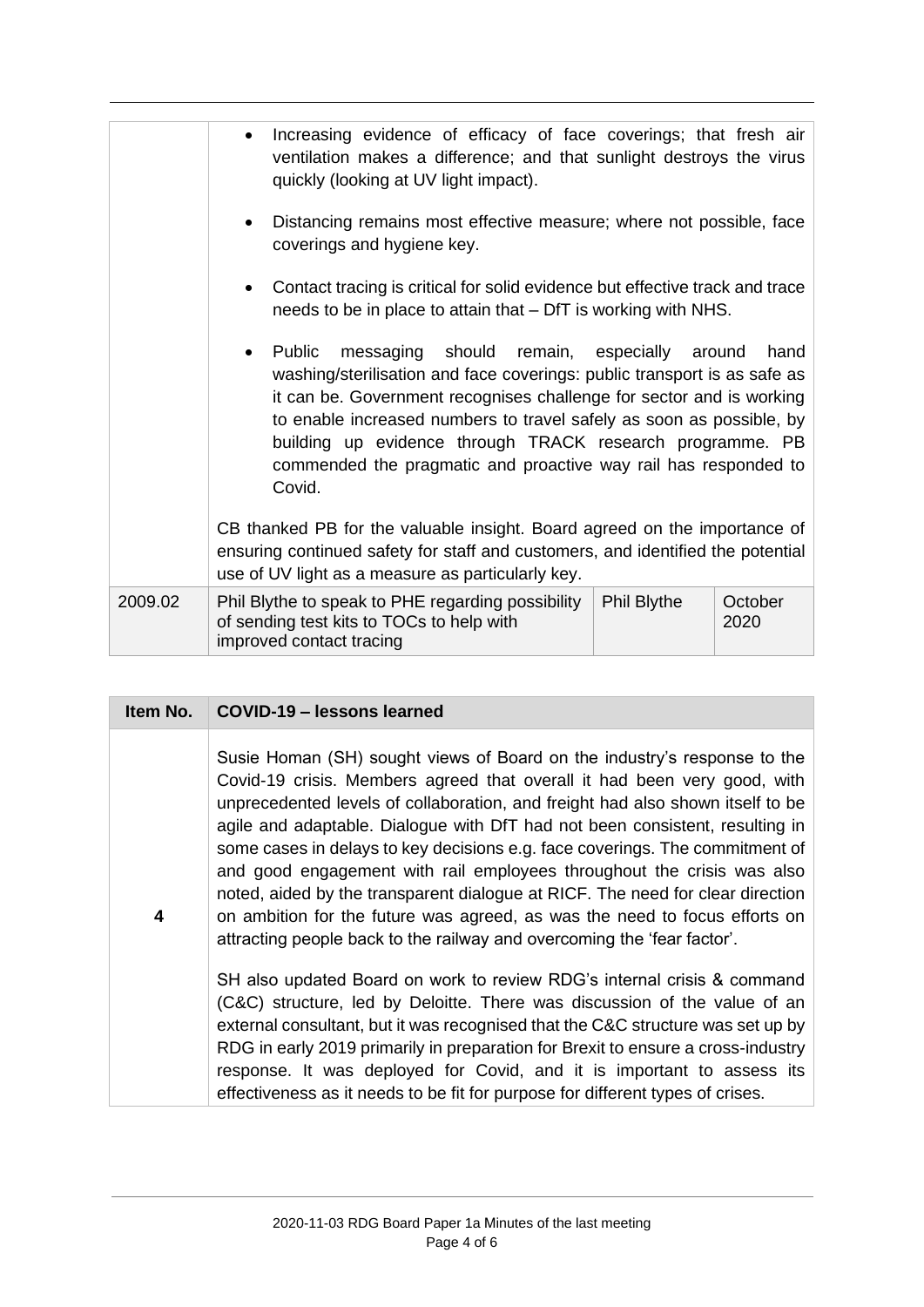| Item No.       | Infrastructure                                                                                                                                                                                                                                                                                                                                                                                                                                                                                                                                                                                                                                                                                                                                                                                                                                                                                                                                                                                                                                                                                                                                                                                                                                                                                                                                   |              |                       |
|----------------|--------------------------------------------------------------------------------------------------------------------------------------------------------------------------------------------------------------------------------------------------------------------------------------------------------------------------------------------------------------------------------------------------------------------------------------------------------------------------------------------------------------------------------------------------------------------------------------------------------------------------------------------------------------------------------------------------------------------------------------------------------------------------------------------------------------------------------------------------------------------------------------------------------------------------------------------------------------------------------------------------------------------------------------------------------------------------------------------------------------------------------------------------------------------------------------------------------------------------------------------------------------------------------------------------------------------------------------------------|--------------|-----------------------|
|                | APSCM/possession utilisation update                                                                                                                                                                                                                                                                                                                                                                                                                                                                                                                                                                                                                                                                                                                                                                                                                                                                                                                                                                                                                                                                                                                                                                                                                                                                                                              |              |                       |
| $5\phantom{1}$ | Neil Ovenden summarised findings of an exercise to look at various industry<br>workstreams seeking to improve infrastructure possessions efficiency. He<br>noted that there are many across different parts of the industry, those<br>summarised in the paper are not an exhaustive list. It is clear from work so far,<br>that improved efficiency around possessions revolves around behaviours<br>rather than around just having good practice guides, toolkits etc. Those spoken<br>to did not recognise the names of various legacy projects e.g. APSCM, IAP, or<br>reference particular toolkits, but described good collaborative working as<br>underpinning those examples of improvements where these have been<br>sustained, or recently started. It was agreed at Planning & Production Board<br>(PPB) that Rail Supply Group should take ownership of overseeing the various<br>different strands of work to enable a holistic view and that Anna Ince as the<br>RSG representative on both PPB and RDG Board would assume accountability<br>for reporting back. Board agreed both on the importance of early and effective<br>TOC and FOC engagement as interested parties and of coordination to<br>minimise duplication of effort, without overlaying any further governance that<br>may stifle progress.<br><b>Project SPEED</b> |              |                       |
|                | AH briefed on Network Rail's Project SPEED. Stemming from NR's increasing<br>devolution, the project aims to demonstrate how enhancements can be<br>delivered more quickly and efficiently including through streamlined planning<br>processes, using a series of live projects at varying stages of development,<br>with a more fundamental objective to change the culture around such project<br>delivery, so that colleagues are not wedded to existing processes. The project<br>has the support of government, and NR is clear on where that support is most<br>needed to enable progress, which so far has been very encouraging in terms<br>of appetite for change, though the pace will be necessarily slow to allow<br>genuine cultural transformation in NR as well as parts of government and some<br>TOCs. It was agreed that progress was encouraging and TOCs have a role in<br>enabling it further, as it is a systems rather than NR issue.                                                                                                                                                                                                                                                                                                                                                                                     |              |                       |
| 2009.03        | Neil Ovenden to return to next RDG Board for                                                                                                                                                                                                                                                                                                                                                                                                                                                                                                                                                                                                                                                                                                                                                                                                                                                                                                                                                                                                                                                                                                                                                                                                                                                                                                     | Neil Ovenden | 3                     |
|                | more substantive discussion                                                                                                                                                                                                                                                                                                                                                                                                                                                                                                                                                                                                                                                                                                                                                                                                                                                                                                                                                                                                                                                                                                                                                                                                                                                                                                                      |              | November<br>2020      |
| 2009.04        | AH to bring Project SPEED update to November<br><b>RDG Board</b>                                                                                                                                                                                                                                                                                                                                                                                                                                                                                                                                                                                                                                                                                                                                                                                                                                                                                                                                                                                                                                                                                                                                                                                                                                                                                 | AH           | 3<br>November<br>2020 |